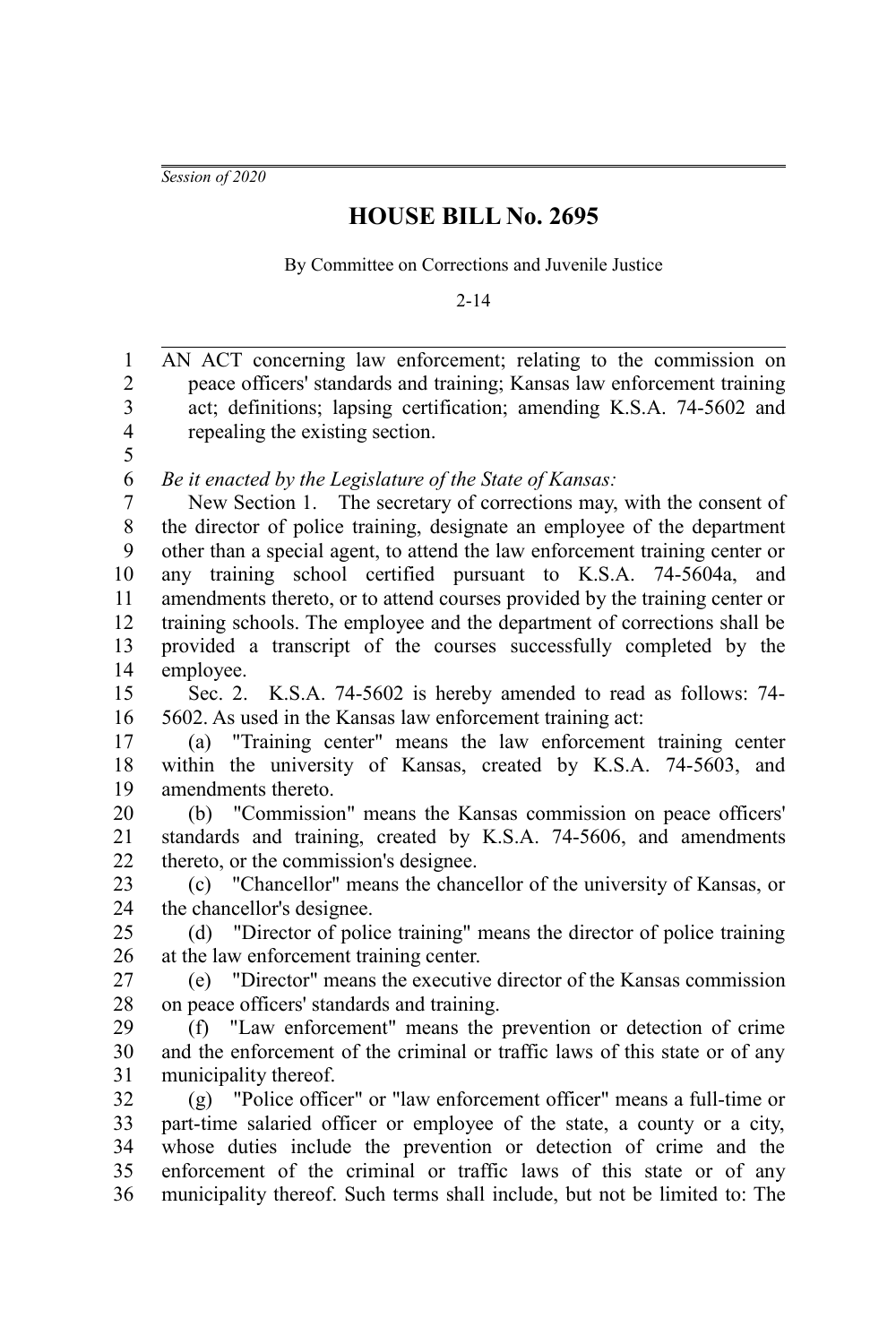1

sheriff, undersheriff and full-time or part-time salaried deputies in the

sheriff's office in each county; deputy sheriffs deputized pursuant to K.S.A. 19-2858, and amendments thereto; conservation officers of the Kansas department of wildlife, parks and tourism; university police officers, as defined in K.S.A. 22-2401a, and amendments thereto; campus police officers, as defined in K.S.A. 22-2401a, and amendments thereto; law enforcement agents of the director of alcoholic beverage control; law enforcement agents designated by the secretary of revenue pursuant to K.S.A. 2019 Supp. 75-5157, and amendments thereto; law enforcement agents of the Kansas lottery; law enforcement agents of the Kansas racing commission; deputies and assistants of the state fire marshal having law enforcement authority; capitol police, existing under the authority of K.S.A. 75-4503, and amendments thereto; special investigators of the juvenile justice authority; *special agents of the department of corrections;* special investigators designated by the secretary of labor; and law enforcement officers appointed by the adjutant general pursuant to K.S.A. 48-204, and amendments thereto. Such terms shall also include railroad policemen appointed pursuant to K.S.A. 66-524, and amendments thereto; school security officers designated as school law enforcement officers pursuant to K.S.A. 72-6146, and amendments thereto; the manager and employees of the horsethief reservoir benefit district pursuant to K.S.A. 2019 Supp. 82a-2212, and amendments thereto; and the director of the Kansas commission on peace officers' standards and training and any other employee of such commission designated by the director pursuant to K.S.A. 74-5603, and amendments thereto, as a law enforcement officer. Such terms shall not include any elected official, other than a sheriff, serving in the capacity of a law enforcement or police officer solely by virtue of such official's elected position; any attorney-at-law having responsibility for law enforcement and discharging such responsibility solely in the capacity of an attorney; any employee of the commissioner of juvenile justice who is employed solely to perform correctional, administrative or operational duties related to juvenile correctional facilities; any employee of the secretary of corrections, *other than a special agent;* any employee of the secretary for children and families; any deputy conservation officer of the Kansas department of wildlife, parks and tourism; or any employee of a city or county who is employed solely to perform correctional duties related to jail inmates and the administration and operation of a jail; or any full-time or part-time salaried officer or employee whose duties include the issuance of a citation or notice to appear provided such officer or employee is not vested by law with the authority to make an arrest for violation of the laws of this state or any municipality thereof, and is not authorized to carry firearms when discharging the duties of such person's office or employment. Such term 2 3 4 5 6 7 8 9 10 11 12 13 14 15 16 17 18 19 20 21 22 23 24 25 26 27 28 29 30 31 32 33 34 35 36 37 38 39 40 41 42 43